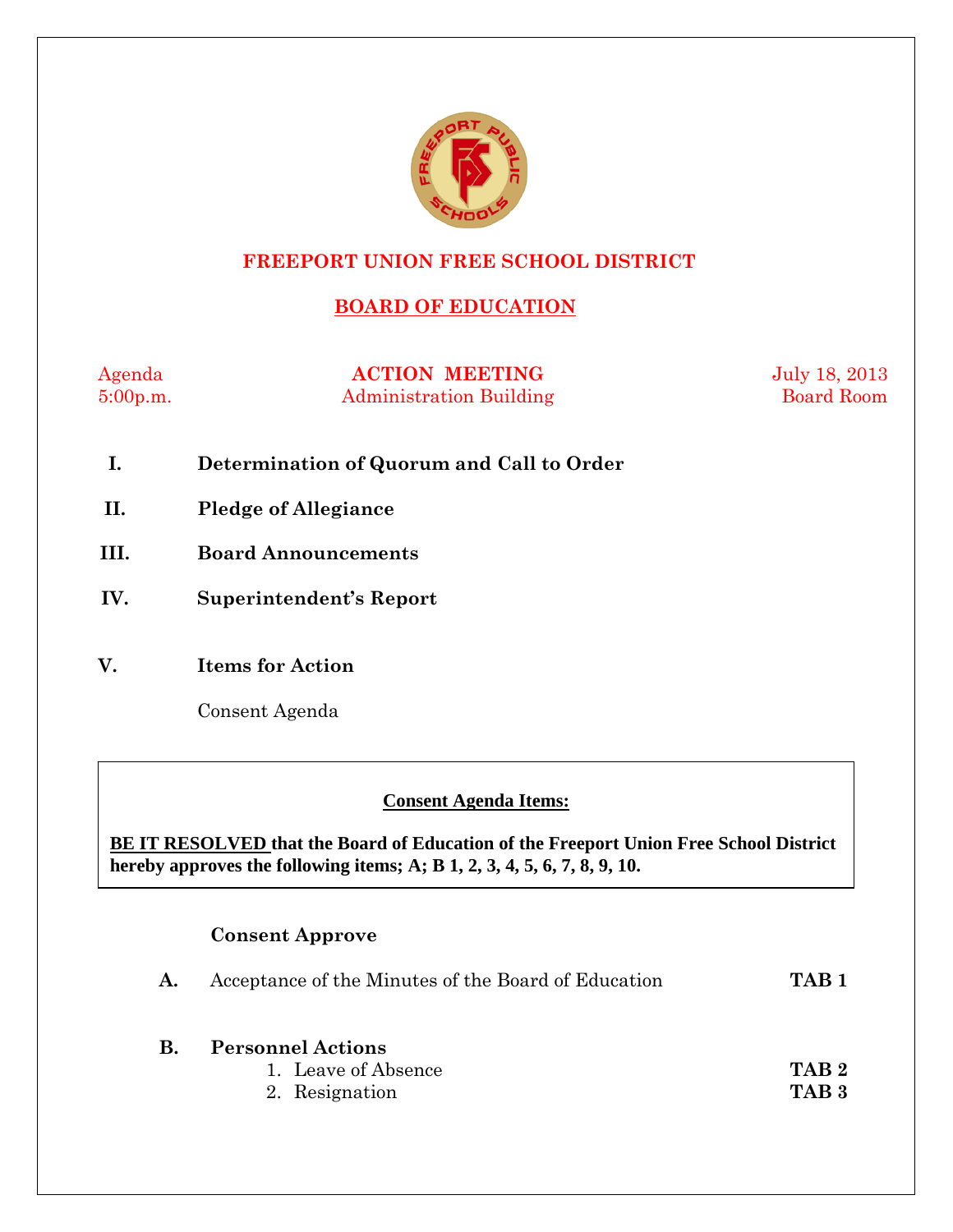| 3. Appointment of Instructional Staff         | TAB <sub>4</sub> |
|-----------------------------------------------|------------------|
| 4. Appointment of Non-Instructional Staff     | TAB <sub>5</sub> |
| 5. Approval of the ESL Summer Program         | TAB <sub>6</sub> |
| 6. Approval of Summer Academy of the Arts     | TAB <sub>7</sub> |
| 7. Approval of Summer School Security         | TAB <sub>8</sub> |
| 8. Approval of a Change in Retirement Date    | TAB <sub>9</sub> |
| 9. Abolishment and Title Change of a Position | <b>TAB 10</b>    |
| 10. Approval of an Emergency Repair           | <b>TAB 11</b>    |
|                                               |                  |

#### **VI. Adjournment**

#### **VII. Next Meeting**

The next proposed meeting of the Board of Education will be held on August 28, 2013 at Caroline G. Atkinson School. All meetings begin at 7:30 p.m. unless otherwise noted.

Register to vote: Monday through Friday between 8:30 a.m. and 3:30 p.m. at the Administration Building, 235 N. Ocean Avenue.

**Visit our website at www.freeportschools.org**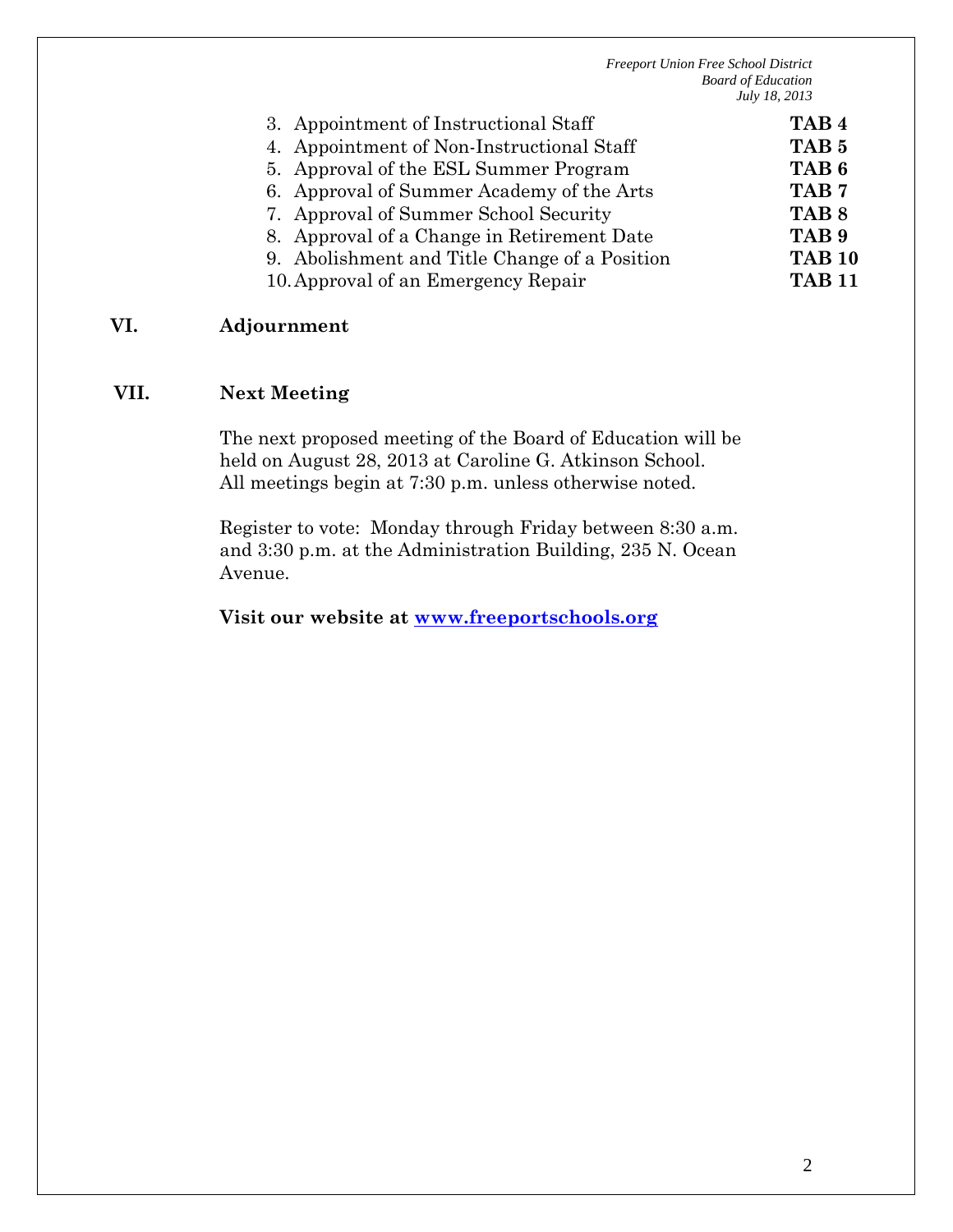## **Consent Agenda Items:**

**BE IT RESOLVED,** that the Board of Education of the Freeport Union Free School District hereby approves the following items; A; B 1, 2, 3, 4, 5, 6, 7, 8, 9, 10.

**BACK UP MATERIAL FOR CONSENT AGENDA ACTION ITEMS IN TABS 1-11**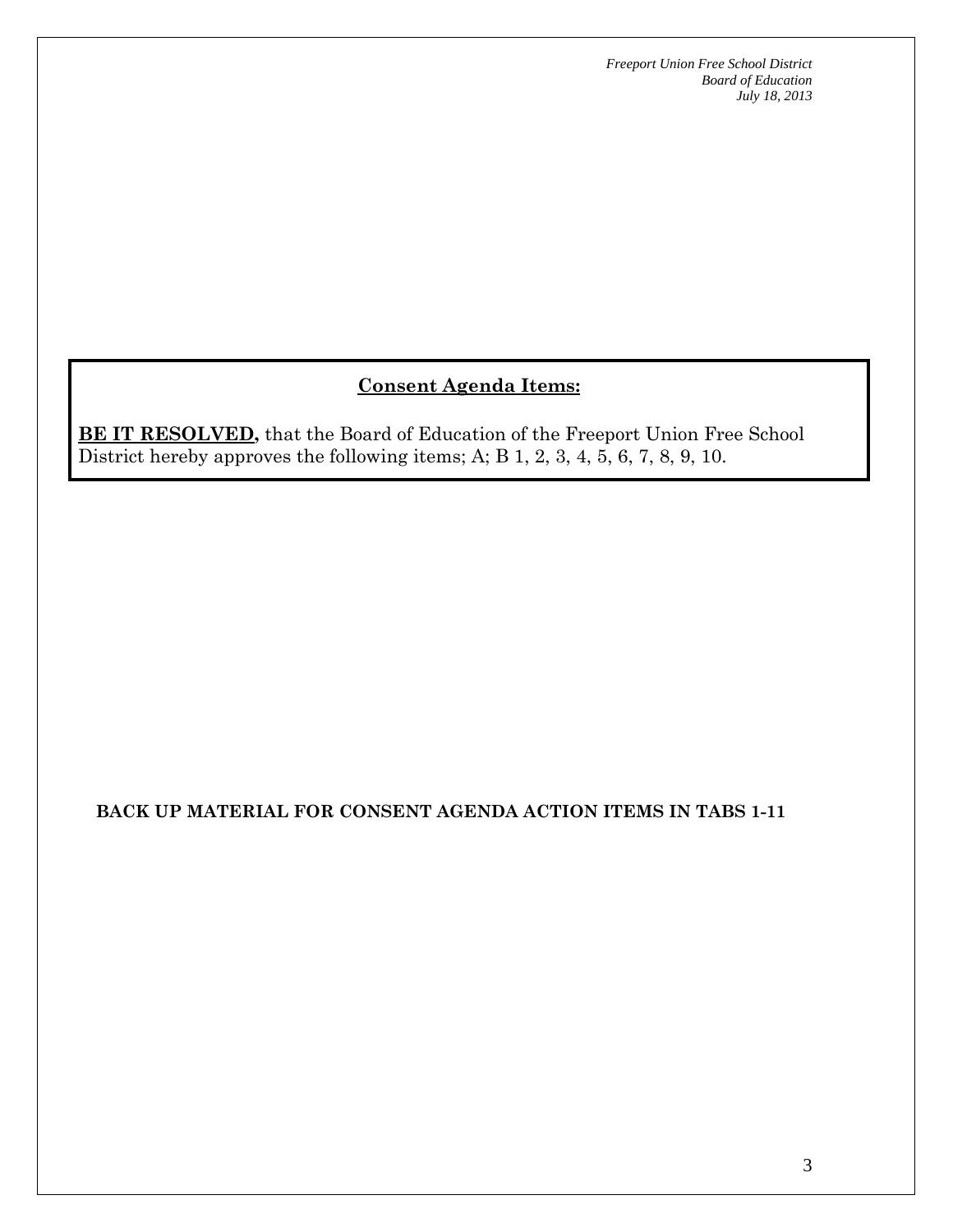#### **Acceptance of the Minutes**

**BE IT RESOLVED** that the Board of Education of the Freeport Union Free School District hereby accepts the minutes of the following meetings as written:

July 2, 2013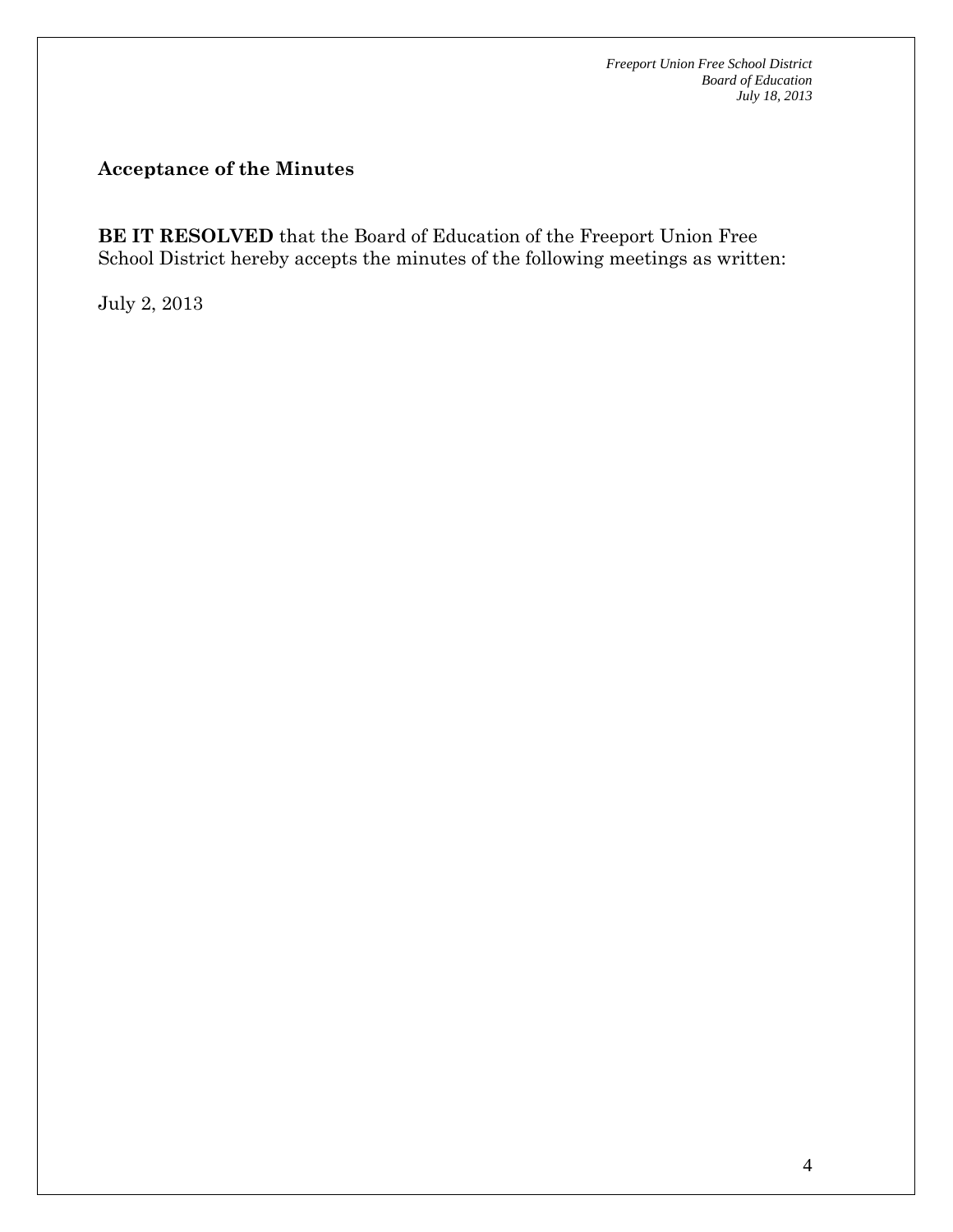# **Personnel**

## **Leave of Absence**

**BE IT RESOLVED**, that the Board of Education of the Freeport Union Free School District hereby grants a request for leave of absence as listed below:

- **1. Clarissa Espinal,** Typist-Clerk, effective July 8, 2013 through October 6, 2013, for childcare.
- 2. **Erika Elmore**, Typist-Clerk, effective June 4, 2013 through June 26, 2013, for health reasons.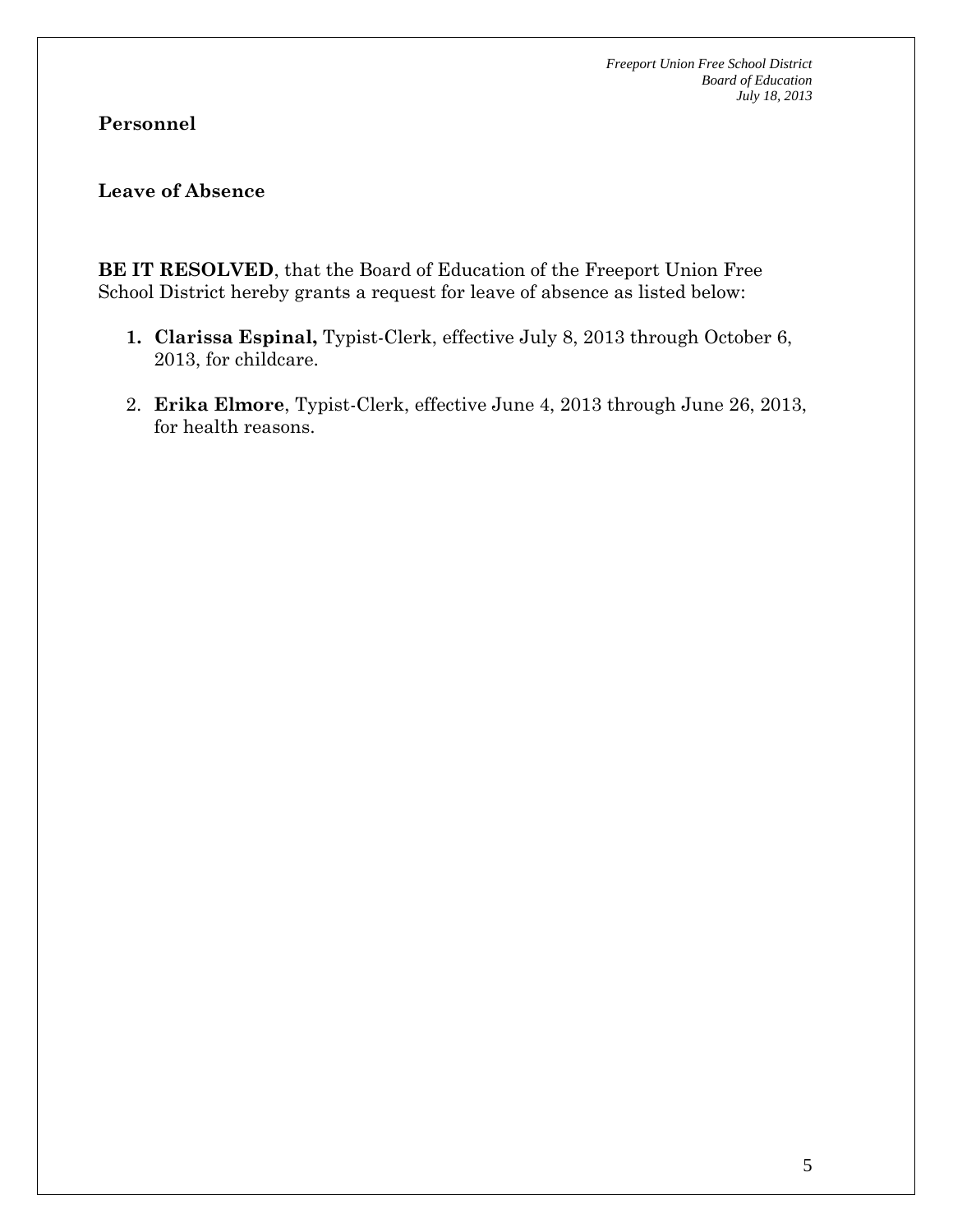# **Personnel**

#### **Resignation of Staff**

**BE IT RESOLVED**, that the Board of Education of the Freeport Union Free School District hereby accepts the letter(s) of resignation from the following staff member(s) as listed below:

**Robyn Schmitt**, Stenographer, effective July 12, 2013, will be relocating upstate.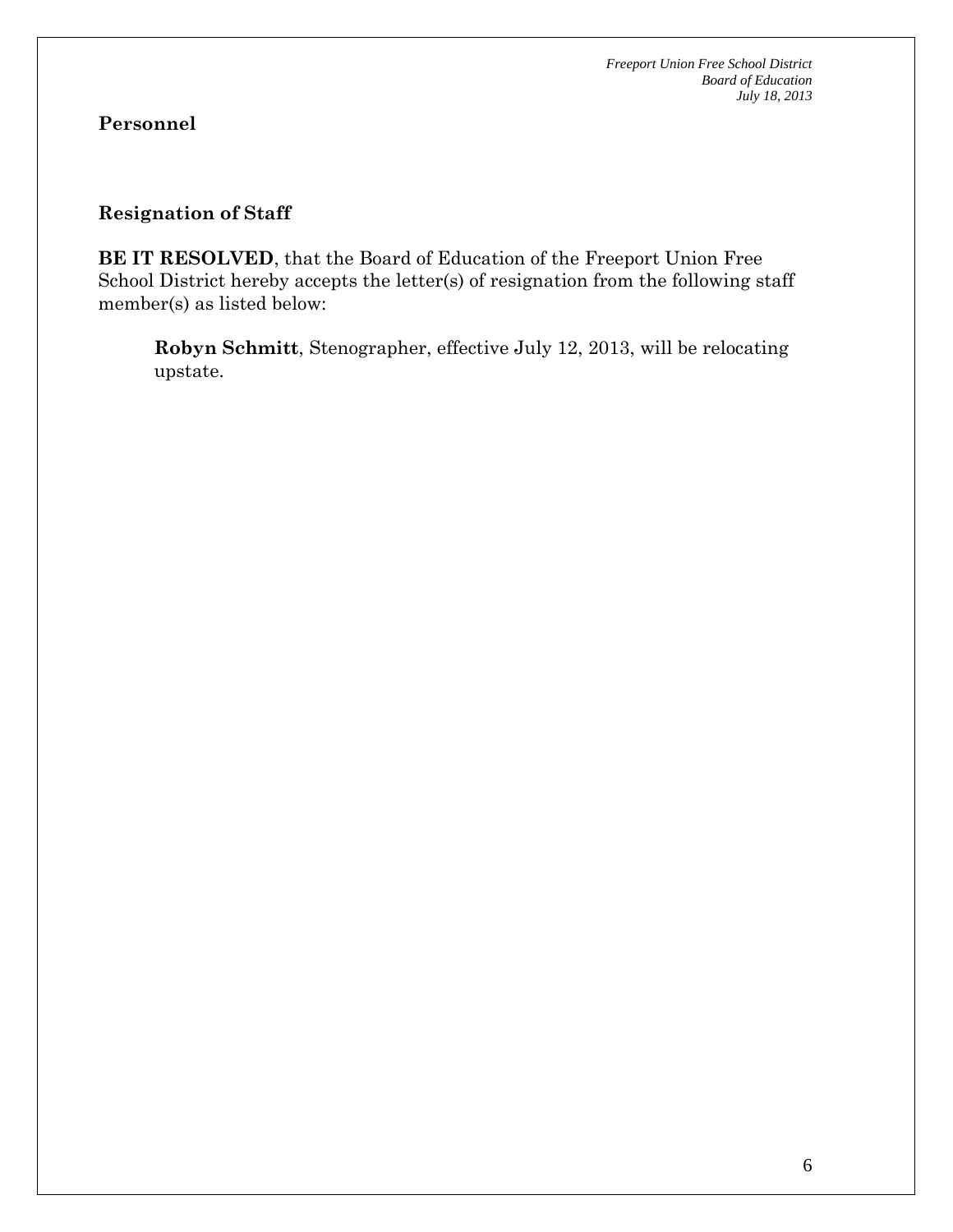### **Appointment of Instructional Staff**

**BE IT RESOLVED**, that the Board of Education of the Freeport Union Free School District, upon the recommendation of the Superintendent, hereby appoints the individuals listed in the attached Appointment of Staff Report - Temporary, in accordance with the rules of the Board of Regents. These individuals shall possess appropriate certification allowing them to serve as teachers in the public schools of New York.

- **1. Gina DiPalo**, Science Teacher, (replacing L. Sheridan, retired) a probationary appointment effective September 1, 2013 with an expected tenure date of September 1, 2016. Compensation will be on step 1 of the Masters Schedule at \$63,301. Assignment: FHS.
- **2. Katelyn Salisbury**, Social Studies Teacher, (replacing D. Ballard, resigned) a probationary appointment effective September 1, 2013 with an expected tenure date of January 2, 2016. Compensation will be on step 2-2A of the Masters Schedule U4D at \$65,976. Assignment: Dodd.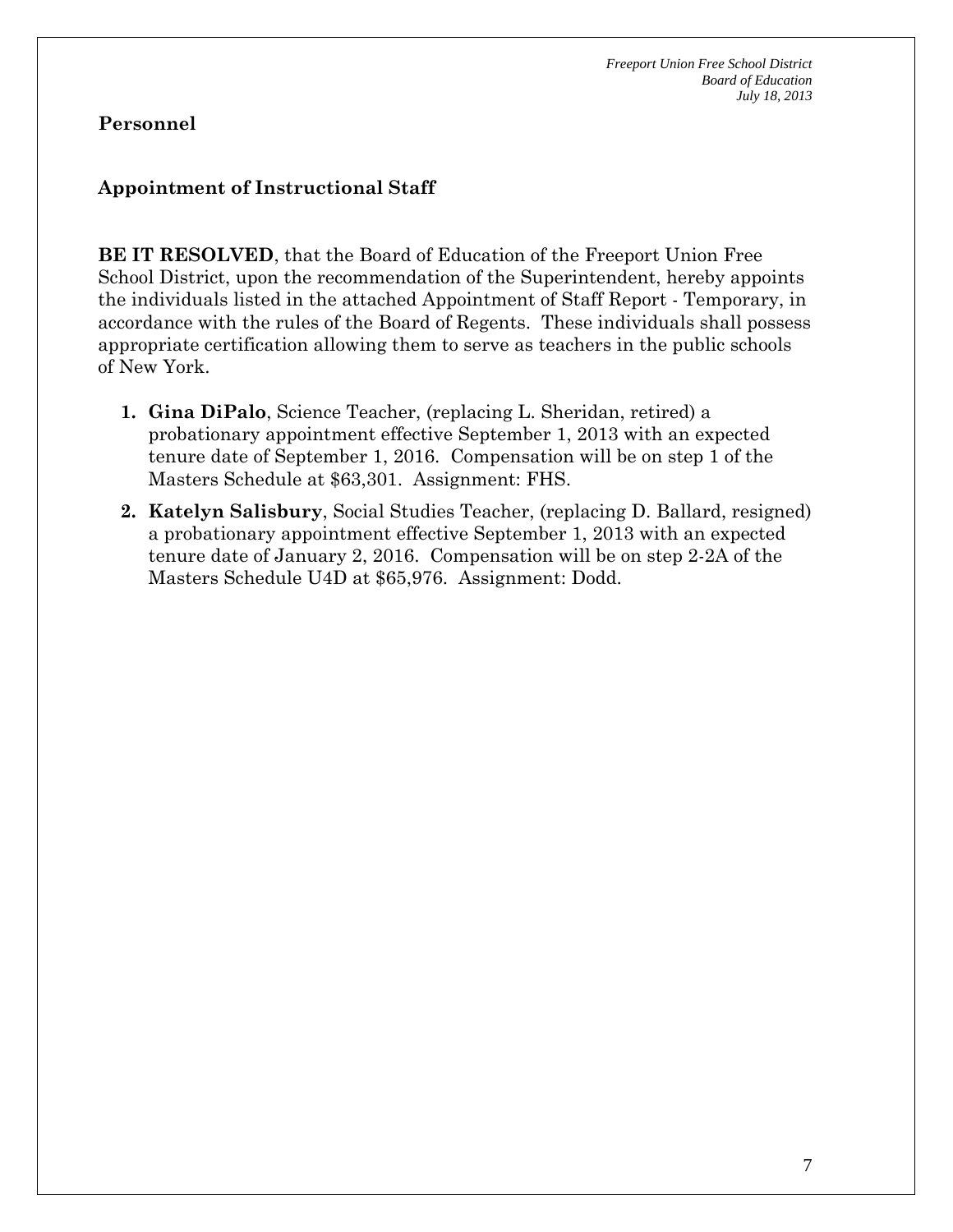## **Appointment of Non- Instructional Staff**

**BE IT RESOLVED,** that the Board of Education of the Freeport Union Free School District hereby appoints **Jamie Reinke** as Bus Dispatcher, (replacing Claudia Hardes, resigned), a probationary appointment for 26 weeks under Civil Service Law, effective July 15, 2013. Annual compensation will be \$66,000.

**BE IT ALSO RESOLVED,** that the Board of Education of the Freeport Union Free School District hereby authorizes the President of the Board of Education to sign individual benefits agreement on behalf of the School District and **Jamie Reinke**.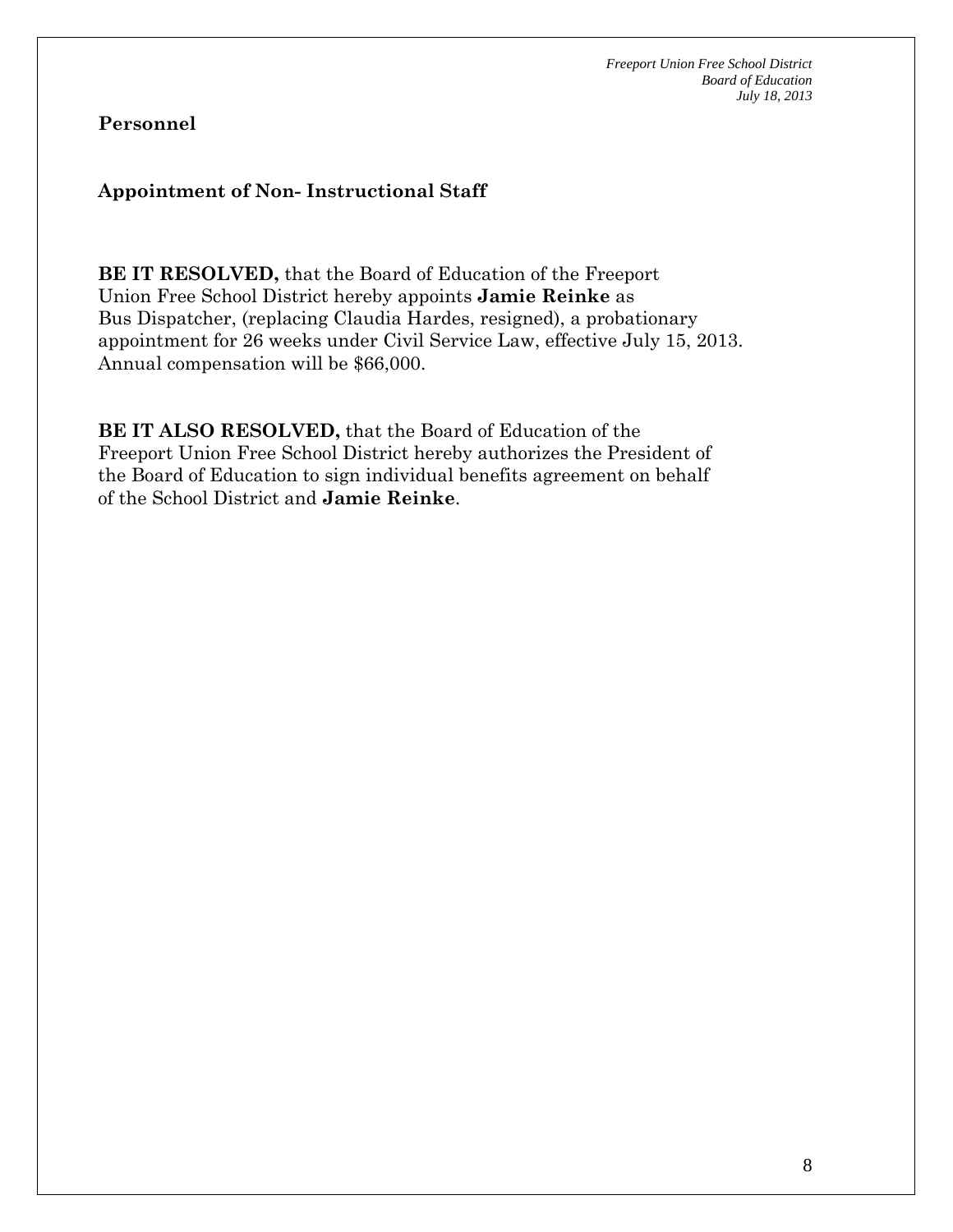### **Approval of ESL Summer Project Based Learning Academy**

**BE IT RESOLVED**, that the Board of Education of the Freeport Union Free School District, upon the recommendation of the Superintendent, hereby appoints the individuals listed in accordance with the rules of the Board of Regents. These individuals shall possess appropriate certification allowing them to serve as teachers in the public schools of New York, from July 1, 2013 through July 25, 2013, for 61 hours, at the rate of \$51.93 per hour.

| \$3167.73 |
|-----------|
| \$3167.73 |
| \$3167.73 |
| \$3167.73 |
| \$3167.73 |
| \$3167.73 |
| \$3167.73 |
| \$3167.73 |
|           |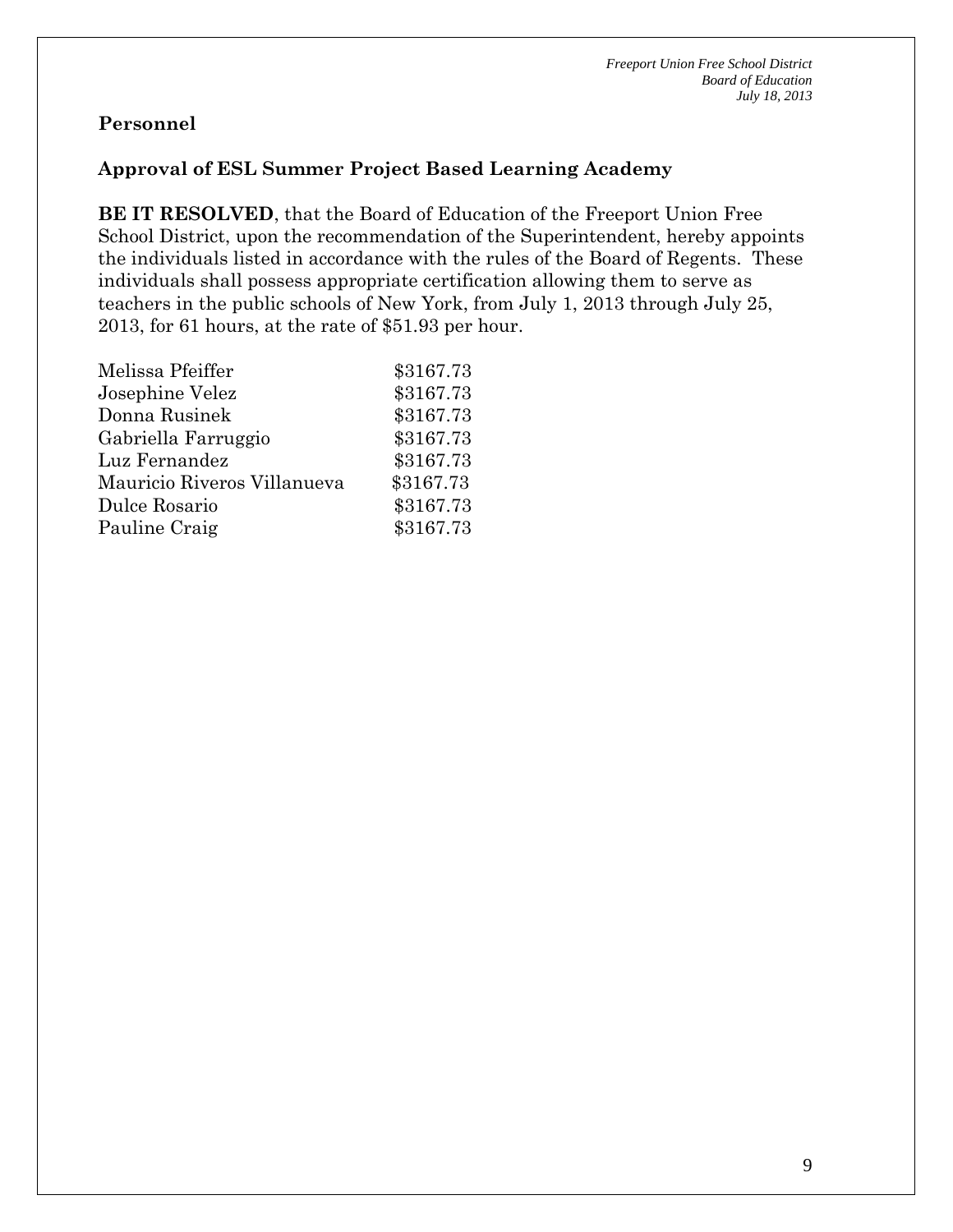#### **Appointment of Summer Academy of the Arts/Enrichment Staff**

**BE IT RESOLVED**, that the Board of Education of the Freeport Union Free School District, upon the recommendation of the Superintendent, hereby appoints the individuals listed in accordance with the rules of the Board of Regents. These individuals shall possess appropriate certification allowing them to serve as teachers in the public schools of New York

| <b>Name</b>               | <b>Position</b>     | <b>Salary</b> |
|---------------------------|---------------------|---------------|
| Ruth Breidenbach          | Teacher/Coordinator | \$4,933.35    |
| Karen Lettsome            | Teacher             | \$3,946.68    |
| Michael Young             | Teacher             | \$3,946.68    |
| Shanequa Thompson         | Teacher             | \$3,946.68    |
| Ronald Federici           | Teacher             | \$3,946.68    |
| <b>Adam Rubin</b>         | Teacher             | \$3,946.68    |
| <b>Catherine Beck</b>     | Teacher             | \$3,946.68    |
| Jennifer Skelly           | Teacher             | \$3,946.68    |
| <b>Talonda Thomas</b>     | Teacher             | \$3,946.68    |
| Shannon Abramovitz        | Teacher             | \$3,946.68    |
| Geraldine LaPenne         | Teacher             | \$3,946.68    |
| Jeannie Rodriguez         | Teacher             | \$3,946.68    |
| Vida Brizill              | TA 1:1              | \$1,038.92    |
| Alcita Zellner            | TA 1:1              | \$1,038.92    |
| <b>Agnes Ford-Burgess</b> | <b>Nurse</b>        | \$3,015.68    |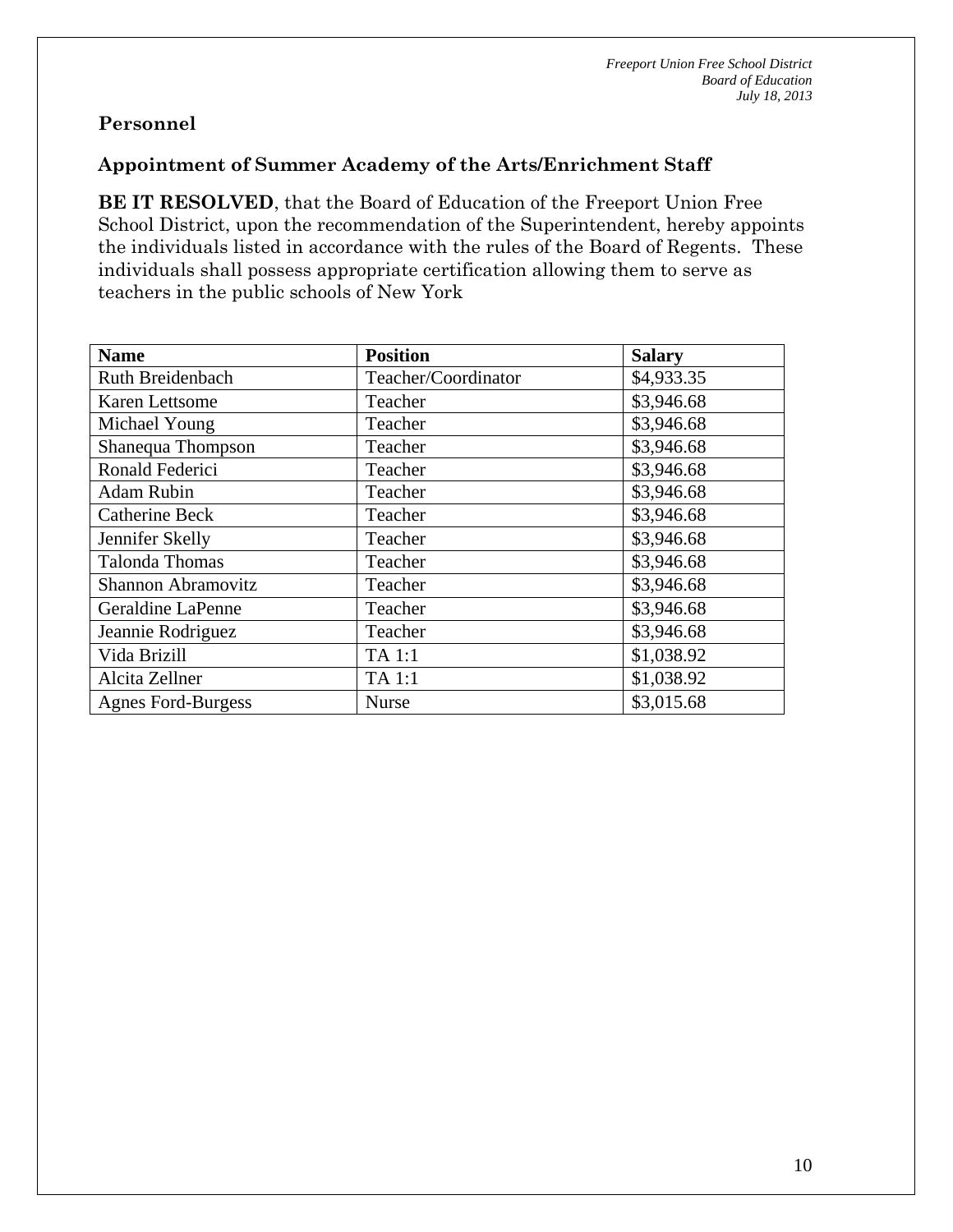#### **Approval of Summer School Staff**

**BE IT RESOLVED**, that the Board of Education of the Freeport Union Free School District, upon the recommendation of the Superintendent, hereby approves the individual clerical and security staff listed below for the Secondary Summer School Program.

| Ein             | Mindy         | Clerical | \$2,604.80      |
|-----------------|---------------|----------|-----------------|
| Zambrano        | Thelma        | Clerical | \$2,604.80      |
|                 |               |          | \$15.00 per Hr. |
| Armstrong       | Demetrius     | Security | Hrly.           |
| <b>Beckett</b>  | Peggy         | Security | Hrly.           |
| <b>Bradshaw</b> | Shawan        | Security | Hrly.           |
| <b>Bratcher</b> | Michael       | Security | Hrly.           |
| Creighton       | Nyron         | Security | Hrly.           |
| Floyd           | <b>Brenda</b> | Security | Hrly.           |
| Hall            | Robert        | Security | Hrly.           |
| Jefferson       | Rick          | Security | Hrly.           |
| Lester          | Arthur        | Security | Hrly.           |
| Sorto           | Henry         | Security | Hrly.           |
| Taylor          | David         | Security | Hrly.           |
| Harris          | Cornelia      | Security | Hrly.           |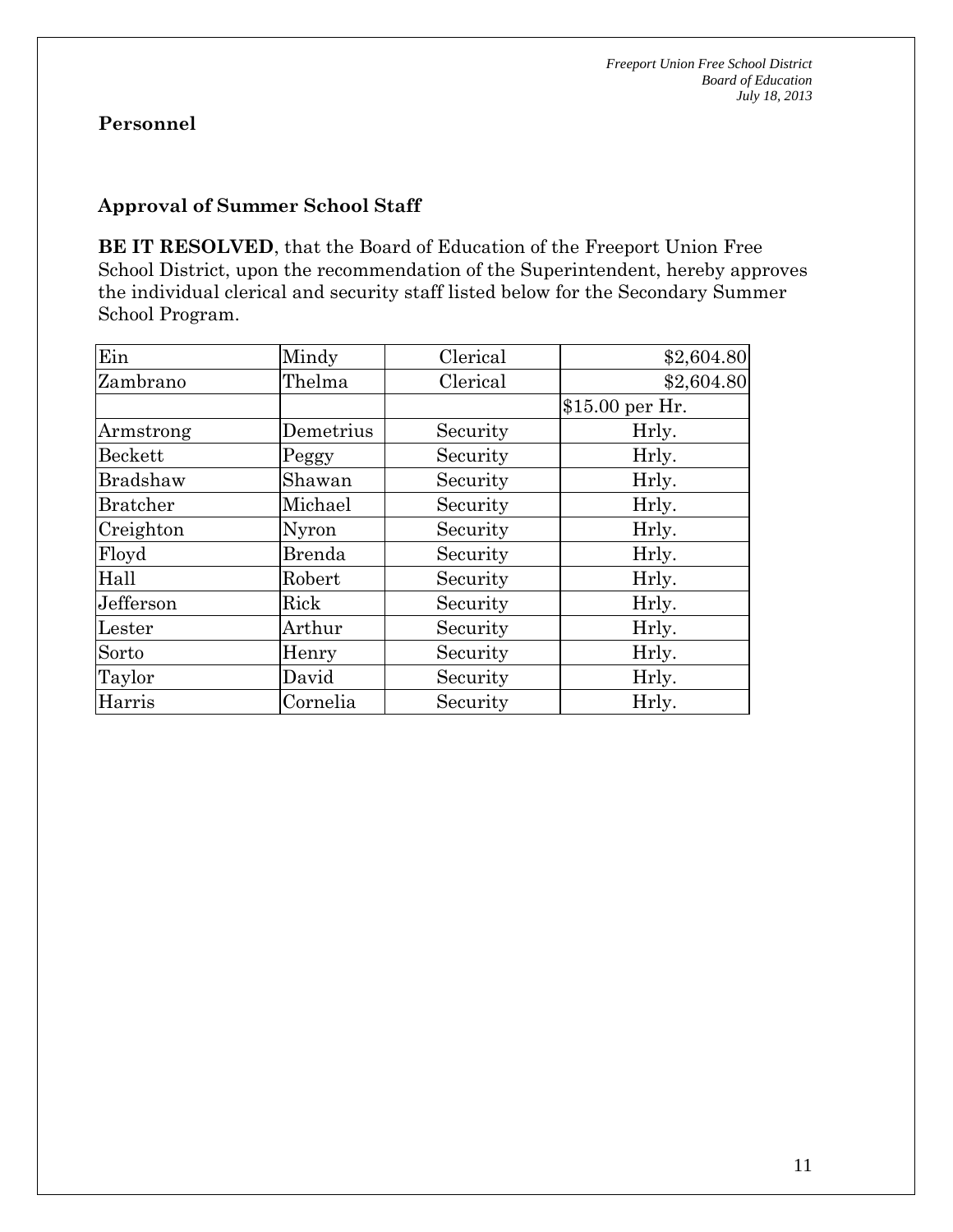#### **Acceptance of a Change of Retirement Date**

**BE IT RESOLVED**, that the Board of Education of the Freeport Union Free School District, upon the request of Shelia Walsh, hereby rescinds its prior resolution accepting the resignation for the purposes of retirement of Ms. Walsh effective July 31, 2013, and accepts her resignation, for the purpose of retirement, effective July 30, 2013.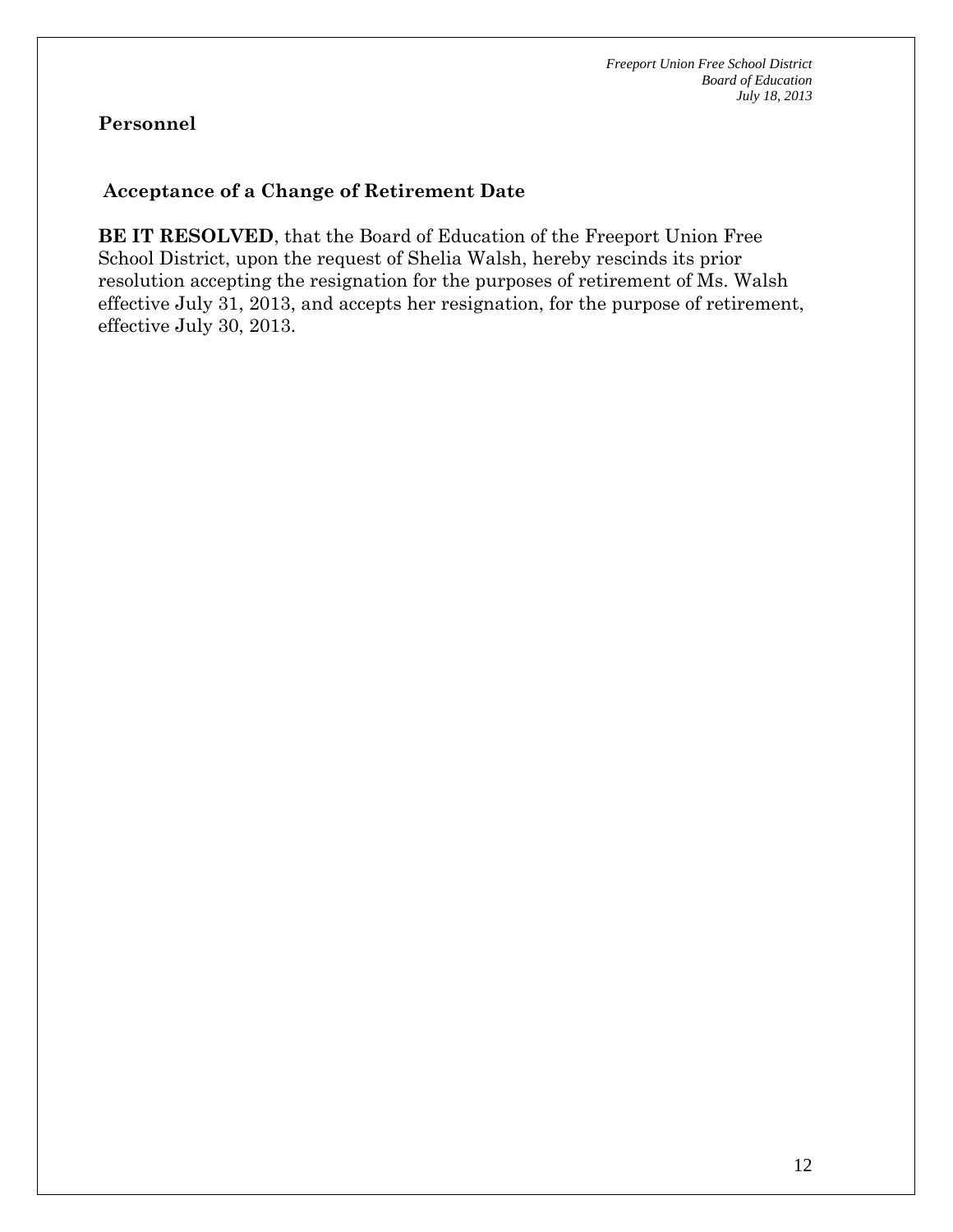## **Abolishment and Title Change of a Position**

**BE IT RESOLVED**, by the Board of Education of the Freeport Union Free School District that the position of Director of Magnet Programs and Grants is abolished effective immediately.

**WHEREAS,** for reasons of economy and reorganization, the Board of Education of the Freeport Union Free School District (hereinafter "Board") has received a recommendation from the Superintendent to change the title of the position of Director of Adult and Community Education to Director of Adult, Community Education, and Grant Funded Programs, and

**WHEREAS**, said recommendation has been occasioned as a result of the abolition of the position of Director of Magnet Programs and Grants, certain of the duties of which will be assigned to the incumbent of the position of Director of Adult and Community Education, and

**WHEREAS,** the Board has determined that it is in the best interest of the District to approve and implement the recommendation of the Superintendent, and to change the title of the position of Director of Adult and Community Education to Director of Adult, Community Education, and Grant Funded Programs to accurately reflect the duties of the incumbent of said position, and

**WHEREAS,** the Board of Education has determined based upon the representations of the Superintendent that the re-titling of said position does not constitute a change in tenure area of the incumbent of the position, Estelle Weiss, whose service shall continue unabated in the tenure area of "Administrator",

**NOW, THEREFORE, BE IT RESOLVED**, that the title of the position of Director of Adult and Community Education is herewith changed to Director of Adult, Community Education, and Grant Funded Programs.